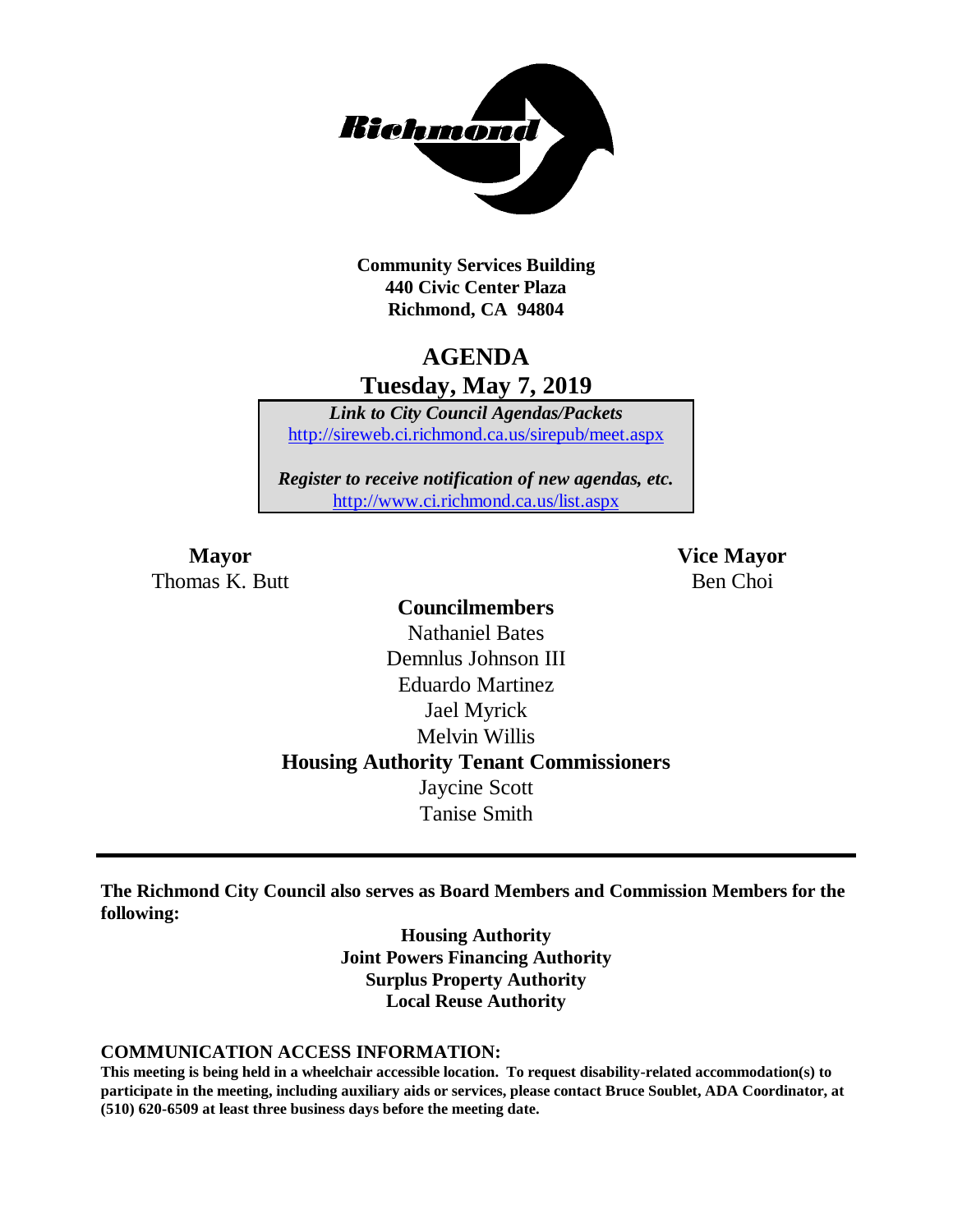# **MEETING PROCEDURES**

The City of Richmond encourages community participation at its City Council meetings and has established procedures that are intended to accommodate public input in a timely and time-sensitive way. As a courtesy to all members of the public who wish to participate in City Council meetings, please observe the following procedures:

**PUBLIC COMMENT ON AGENDA ITEMS:** Anyone who desires to address the City Council on items appearing on the agenda must complete and file a pink speaker's card with the City Clerk **prior** to the City Council's consideration of the item. Once the City Clerk has announced the item, no person shall be permitted to speak on the item other than those persons who have submitted their names to the City Clerk. Your name will be called when the item is announced for discussion. **Each speaker will be allowed up to TWO (2) MINUTES to address the City Council on NON-PUBLIC HEARING items listed on the agenda. Speakers are allowed up to THREE (3) minutes on PUBLIC HEARING items.**

**OPEN FORUM FOR PUBLIC COMMENT:** Individuals who would like to address the City Council on matters not listed on the agenda or on items remaining on the consent calendar may do so under Open Forum. All speakers must complete and file a pink speaker's card with the City Clerk **prior** to the commencement of Open Forum. The amount of time allotted to individual speakers shall be determined based on the number of persons requesting to speak during this item. **The time allocation for each speaker will be as follows:** 15 or fewer speakers, a maximum of 2 minutes; 16 to 24 speakers, a maximum of 1 and one-half minutes; and 25 or more speakers, a maximum of 1 minute.

#### **SPEAKERS ARE REQUESTED TO OCCUPY THE RESERVED SEATS IN THE FRONT ROW BEHIND THE SPEAKER'S PODIUM AS THEIR NAME IS ANNOUNCED BY THE CITY CLERK.**

**CONSENT CALENDAR:** Consent Calendar items are considered routine and will be enacted, approved or adopted by one motion unless a request for removal for discussion or explanation is received from the audience or the City Council. A member of the audience requesting to remove an item from the consent calendar that is sponsored by City staff must first complete a speaker's card and discuss the item with a City staff person who has knowledge of the subject material **prior** to filing the card with the City Clerk and **prior** to the City Council's consideration of Agenda Review. Councilmembers who request to remove an item from the consent calendar must do so during Agenda Review. An item removed from the Consent Calendar may be placed anywhere on the agenda following the City Council's agenda review.

**CONDUCT AT MEETINGS:** Richmond City Council meetings are limited public forums during which the City strives to provide an open, safe atmosphere and promote robust public debate. Members of the public, however, must comply with state law, as well as the City's laws and procedures and may not actually disrupt the orderly conduct of these meetings. The public, for example, may not shout or use amplifying devices, must submit comment cards and speak during their allotted time, may not create a physical disturbance, may not speak on matters unrelated to issues within the jurisdiction of the City Council or the agenda item at hand, and may not cause immediate threats to public safety.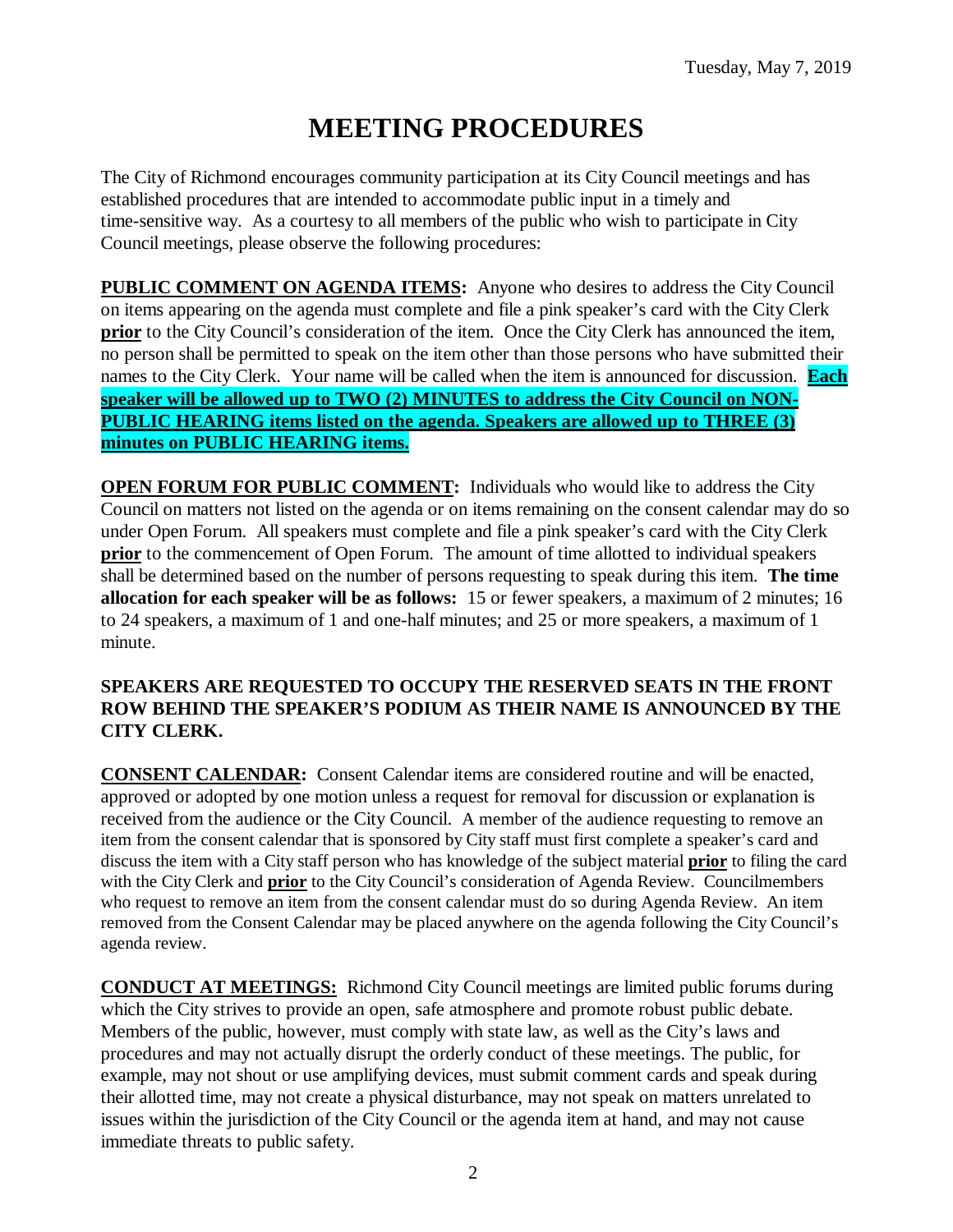**CITY HARASSMENT POLICY:** The City invites public comment and critique about its operations, including comment about the performance of its public officials and employees, at the public meetings of the City Council and boards and commissions. However, discriminatory or harassing comments about or in the presence of City employees, even comments by third parties, may create a hostile work environment, if severe or pervasive. The City prohibits harassment against an applicant, employee, or contractor on the basis of race, religious creed, color, national origin, ancestry, physical disability, medical condition, mental disability, marital status, sex (including pregnancy, childbirth, and related medical conditions), sexual orientation, gender identity, age or veteran status, or any other characteristic protected by federal, state or local law. In order to acknowledge the public's right to comment on City operations at public meetings, which could include comments that violate the City's harassment policy if such comments do not cause an actual disruption under the Council Rules and Procedures, while taking reasonable steps to protect City employees from discrimination and harassment, City Boards and Commissions shall adhere to the following procedures. If any person makes a harassing remark at a public meeting that violates the above City policy prohibiting harassment, the presiding officer of the meeting may, at the conclusion of the speaker's remarks and allotted time: (a) remind the public that the City's Policy Regarding Harassment of its Employees is contained in the written posted agenda; and (b) state that comments in violation of City policy are not condoned by the City and will play no role in City decisions. If any person makes a harassing remark at a public meeting that violates the above City policy, any City employee in the room who is offended by remarks violating the City's policy is excused from attendance at the meeting. No City employee is compelled to remain in attendance where it appears likely that speakers will make further harassing comments. If an employee leaves a City meeting for this reason, the presiding officer may send a designee to notify any offended employee who has left the meeting when those comments are likely concluded so that the employee may return to the meeting. The presiding officer may remind an employee or any council or board or commission member that he or she may leave the meeting if a remark violating the City's harassment policy is made. These procedures supplement the Council Rules and Procedures relating to disruption of orderly conduct at Council meetings.

Any law enforcement officer on duty or whose service is commanded by the presiding officer shall be Sergeant-at-Arms of the Council meetings. He/she, or they, shall carry out all orders and instructions given by the presiding officer for the purpose of maintaining order and decorum at the Council meetings (City Council Rules of Procedure and Order Section III F, RMC Section 2.12.030).

**\*\*\*\*\*\*\*\*\*\*\*\*\*\*\*\*\*\*\*\*\*\*\*\*\*\*\*\*\*\*\*\*\*\*\*\*\*\*\*\*\*\*\*\*\*\*\*\*\*\*\*\*\*\*\*\*\*\***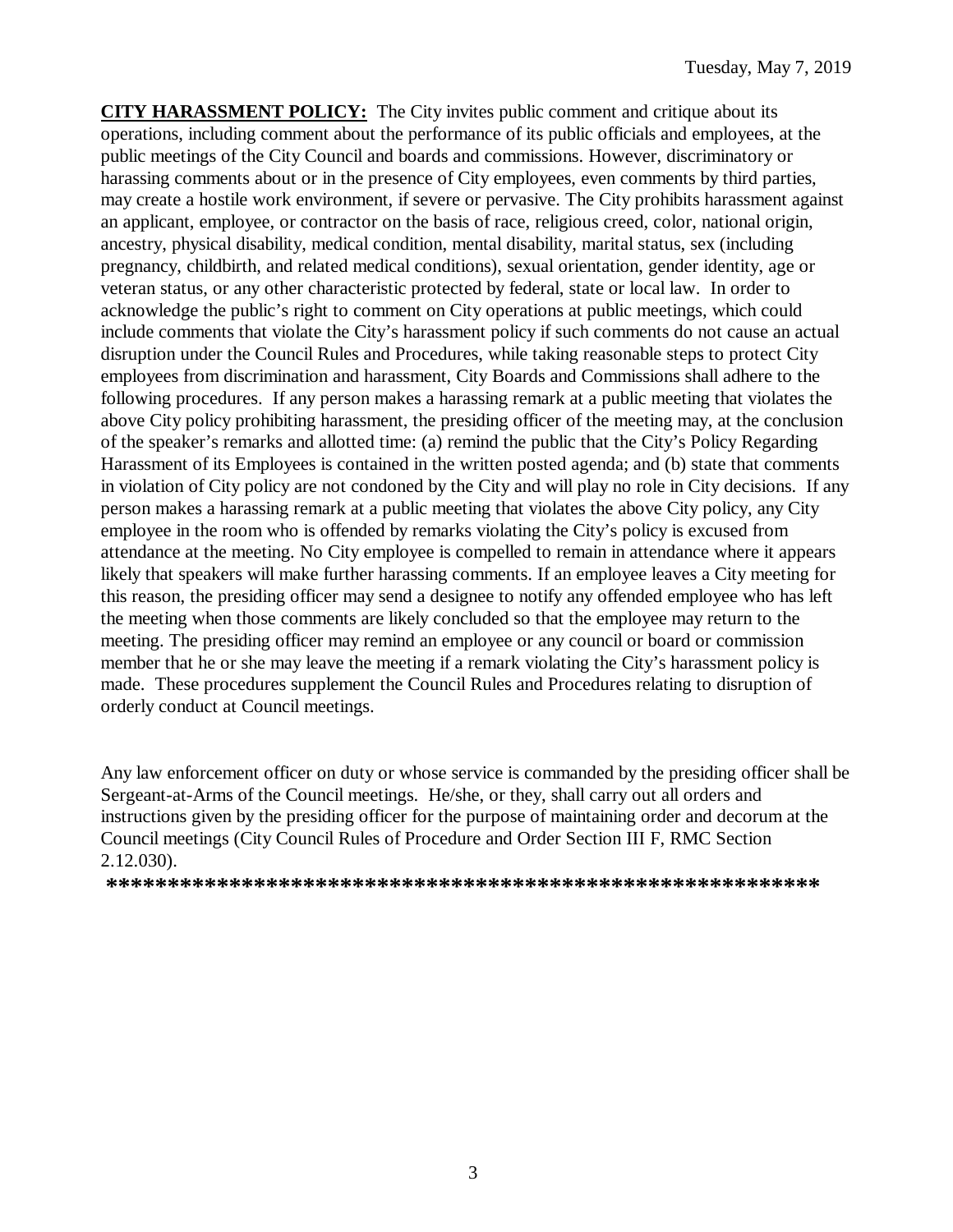# **OPEN SESSION TO HEAR PUBLIC COMMENT BEFORE CLOSED SESSION**

5:30 p.m.

### **A. ROLL CALL**

#### **B. PUBLIC COMMENT BEFORE CLOSED SESSION**

#### **C. ADJOURN TO CLOSED SESSION**

## **CLOSED SESSION**

Shimada Room of the Community Services Building

#### **A. CITY COUNCIL**

**A-1.** LIABILITY CLAIMS -(Government Code Section 54956.9):

Jason Collins vs, City of Richmond

Cleveland Brown vs. City of Richmond

**A-2.** CONFERENCE WITH LEGAL COUNSEL - ANTICIPATED LITIGATION (Significant exposure to litigation pursuant to paragraph (2) or (3) of Subdivision (d) [as applicable] of Government Code Section 54956.9):

One case

**A-3.** CONFERENCE WITH LABOR NEGOTIATORS (Government Code Section 54957.6):

> Agency Representatives: Lisa Stephenson, Bruce Soublet, Belinda Warner, Maria Blue, and Jack Hughes Employee organization: Service Employees International Union (SEIU Local 1021)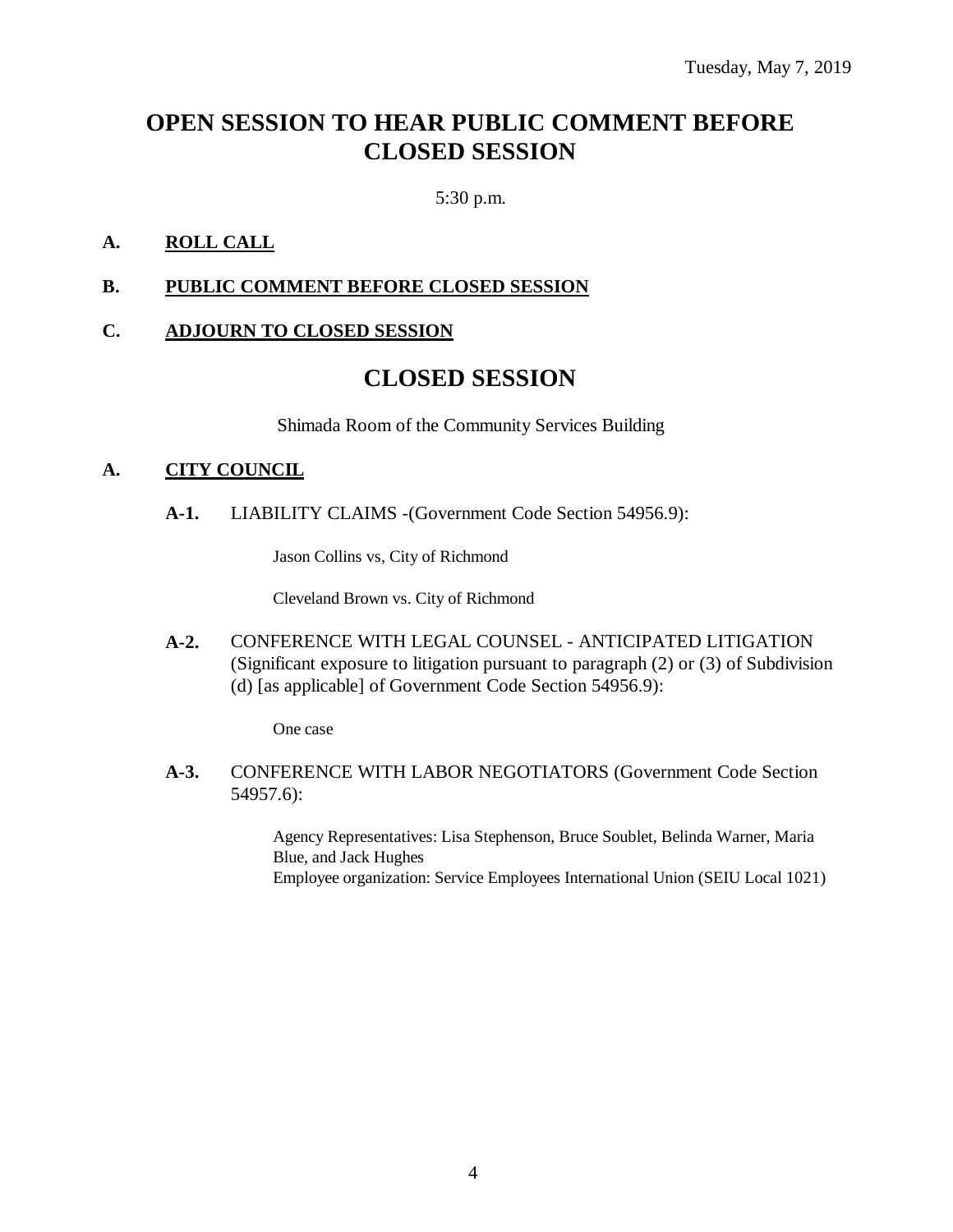# **SPECIAL MEETING OF JOINT POWERS FINANCING AUTHORITY/RICHMOND CITY COUNCIL**

6:15 p.m.

- **A. PLEDGE TO THE FLAG**
- **B. ROLL CALL**

#### **C. STATEMENT OF CONFLICT OF INTEREST**

#### **D. RESOLUTIONS**

- **D-1.** ADOPT a resolution of the Joint Powers Financing Authority authorizing the issuance, sale and delivery of not to exceed \$95,000,000 principal amount of Lease Revenue Refunding Bonds (Civic Center Project), Series 2019B (the "2019B Bonds"), approving the forms of the trust agreement, site lease, facility lease, bond purchase agreement, escrow agreement, termination agreement, and official statement, and authorizing certain related actions necessary to implement the proposed refunding program. ADOPT a companion resolution of the City approving the issuance of the 2019B Bonds, approving the forms of the trust agreement, site lease, facility lease, bond purchase agreement, escrow agreement, termination agreement, continuing disclosure agreement and official statement, and authorizing certain related actions necessary to implement the proposed refunding program. The City resolution also authorizes the adoption of an updated Debt Policy - Finance Department (Belinda Warner 620-6740).
- **D-2.** ADOPT a resolution of the Joint Powers Financing Authority authorizing the issuance, sale and delivery of not to exceed \$30,000,000 principal amount of Lease Revenue Refunding Bonds (Point Potrero Project), Series 2019A (the "2019A Bonds"), approving the forms of the trust agreement, site lease, facility lease, bond purchase agreement, escrow agreement, termination agreement, and preliminary official statement, and authorizing certain related actions necessary to implement the proposed refunding program. ADOPT a companion resolution of the City approving the issuance of the 2019A Bonds, approving the forms of the trust agreement, site lease, facility lease, bond purchase agreement, escrow agreement, termination agreement, continuing disclosure agreement and preliminary official statement, and authorizing certain related actions necessary to implement the proposed refunding program - Finance Department (Belinda Warner 620-6740).

#### **E. ADJOURNMENT**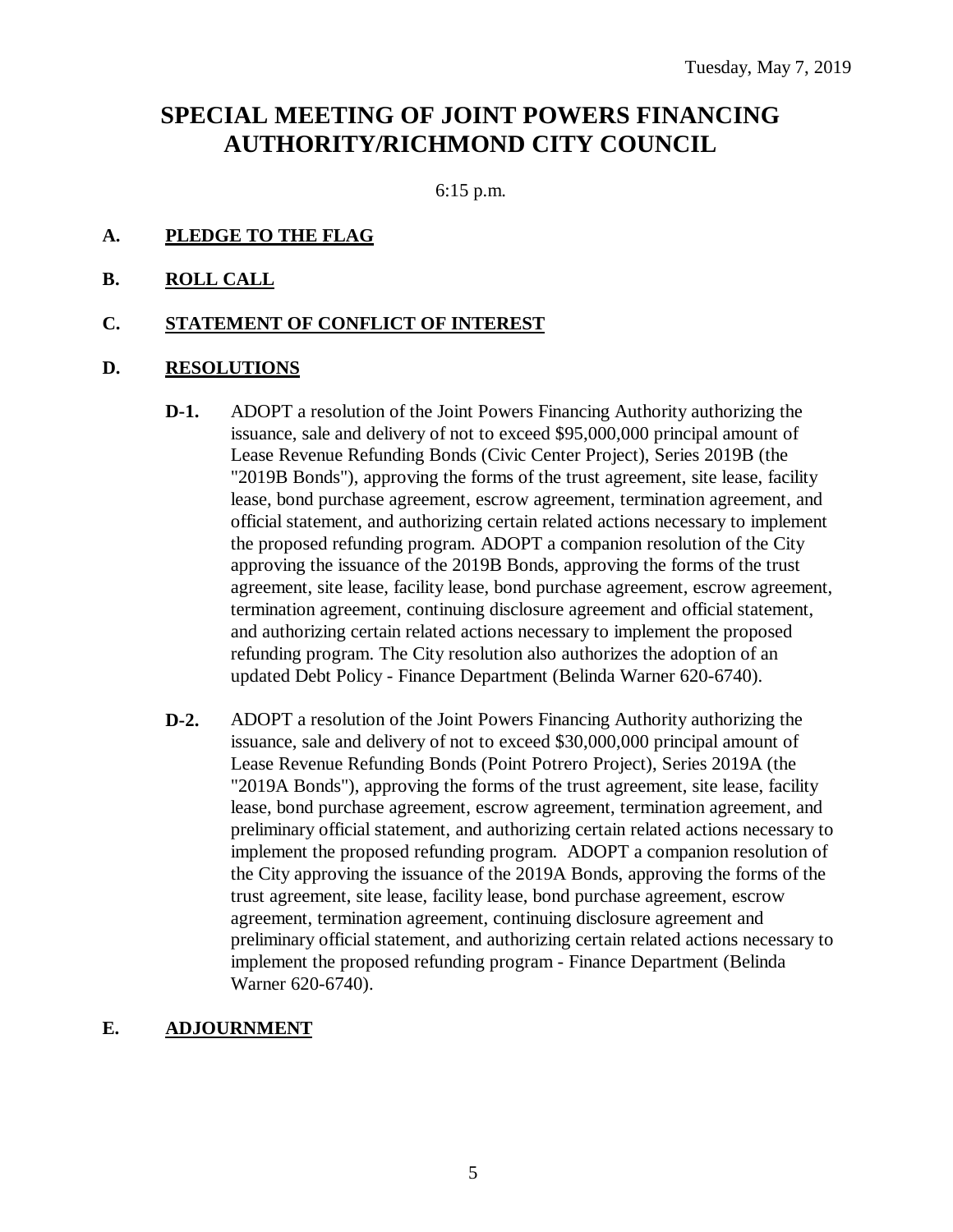# **REGULAR MEETING OF THE RICHMOND CITY COUNCIL**

6:30 p.m.

### **A. ROLL CALL**

- **B. STATEMENT OF CONFLICT OF INTEREST**
- **C. AGENDA REVIEW**

#### **D. REPORT FROM THE CITY ATTORNEY OF FINAL DECISIONS MADE DURING CLOSED SESSION**

#### **E. REPORT FROM THE CITY MANAGER**

#### **F. OPEN FORUM FOR PUBLIC COMMENT**

#### **G. CITY COUNCIL CONSENT CALENDAR**

- **G-1.** APPROVE a dolphin structure removal agreement with DRS Marine, Inc. to remove a navigation hazard located at the entrance to the Marina Bay Yacht Harbor in an amount not to exceed \$28,485 and APPROPRIATE the requested amount from fund balance as this item was not originally budgeted - Port Department (Jim Matzorkis 215-4600).
- **G-2.** APPROVE a recommendation from the Environment and Community Investment Agreement (ECIA) Grant Review Committee for Fiscal Year 2019-2020 grant awards to 24 organizations in an amount not to exceed \$486,300, ADOPT a resolution and AUTHORIZE the city manager to negotiate and execute Grant Service Agreements with approved grantees - City Manager's Office (Carlos Martinez/LaShonda White 620-6512).
- **G-3.** RECEIVE the monthly report on Point Molate activities for the month of March 2019 - City Manager's Office (Carlos Martinez/Craig Murray 620-6512).
- **G-4.** AUTHORIZE the city manager to designate new areas within the Neighborhood Permit Parking program (NPP); and APPROVE the removal of the no parking zone and install timed parking on Barrett Avenue - City Manager's Office (Carlos Martinez/Denée Evans 621-1718).
- **G-5.** RECEIVE the City's Investment and Cash Balance Report for the month of March 2019 – Finance Department (Belinda Warner 620-6740).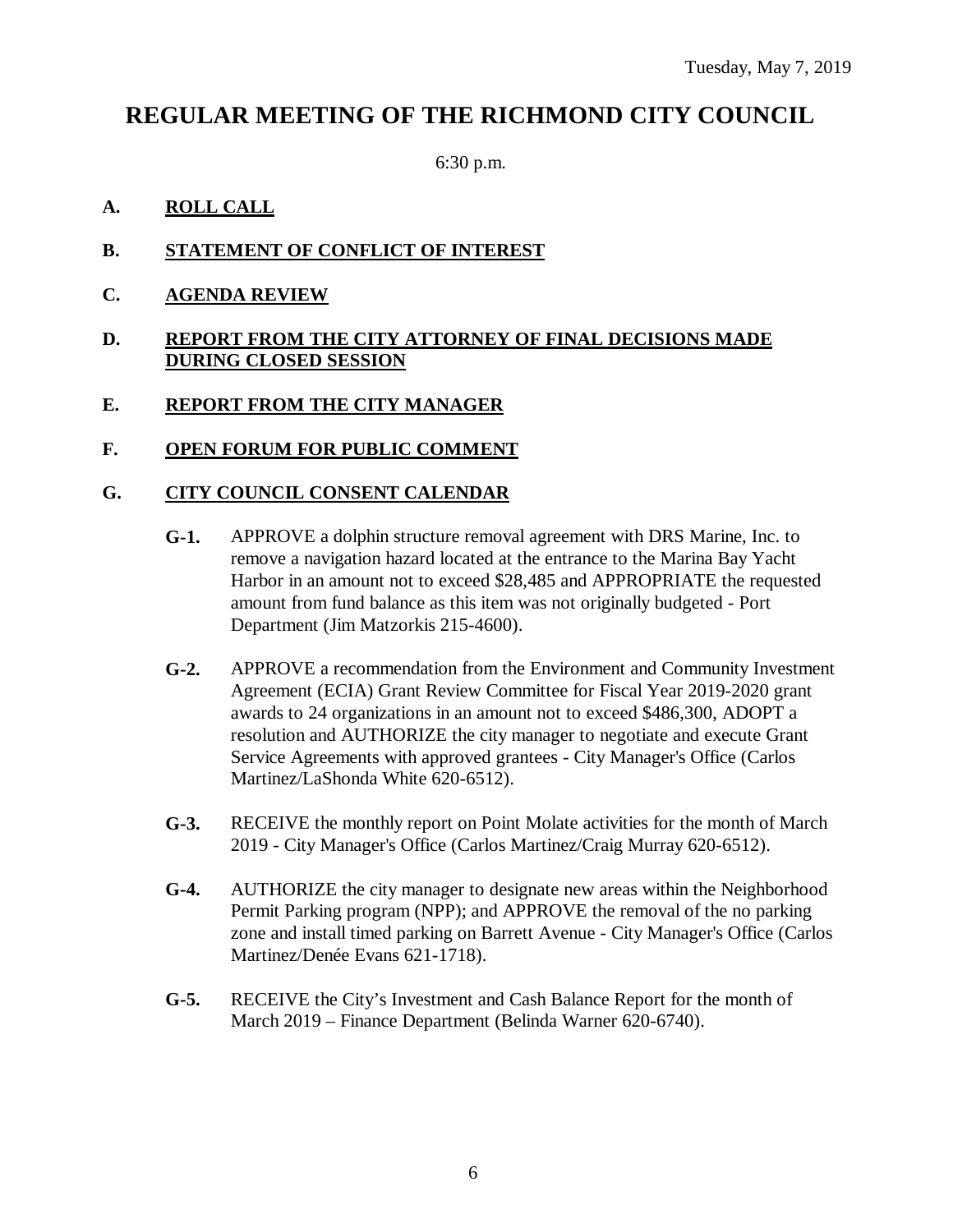- **G-6.** APPROVE a contract with Governmentjobs.com dba NeoGov (NeoGov) for the existing Insight Enterprise Software License fees at a cost of \$10,294.10 per year and to add a subscription to governmentjobs.com at a annual cost of \$2,340 for a total amount not to exceed \$12,634.10 for a term beginning January 27, 2019, and ending January 26, 2020 - Human Resources Management Department (Lisa Stephenson 620-6600).
- **G-7.** ADOPT a resolution authorizing on-call planning consulting service contracts with 10 planning consulting firms (Dyett & Bhatia; Opticos; Environmental Science Associates (ESA); MIG; Lisa Wise Consulting, Inc.; WRT, LLC; Placeworks; Rami & Associates; Callander Associates; and Alta Planning + Design) for as-needed services in an amount not to exceed \$600,000 per firm over a three-year period, with an option to extend the contracts for two years - Planning and Building Services Department (Lina Velasco 620-6706).
- **G-8.** APPROVE a two-year contract with EPIC Recruiting, LLC for online law enforcement recruiting campaign services to include brand development, video production, photography, recruiting website design and administration, job fair booth, print design, and online recruiting, in an amount not to exceed \$125,000 (\$50,000 to be allocated for use Fiscal Year (FY) 2018/19 and \$75,000 allocated for use FY2019/20); for a term from May 1, 2019, to June 30, 2021 - Police Department (Chief Allwyn Brown 621-1802).
- **G-9.** APPROVE a two-year contract with Advance Crime Scene Restoration to manage crime scene cleanups in an amount not to exceed \$25,000, from March 1, 2019, through June 30, 2021 - Police Department (Chief Allwyn Brown 621- 1802).
- **G-10.** APPROVE an appointment to the Richmond Youth Council: APPOINT Mario Ramirez, new appointment, seat #4, term expiration date October 1, 2019 - Office of the Mayor (Mayor Tom Butt 620-6503).
- **G-11.** APPROVE an appointment to the ECIA Transportation Oversight Committee; APPOINT Kiran Agarwal, new appointment, seat #4, filling and unexpired term with and expiration date of July 25, 2019 - Office of the Mayor (Mayor Tom Butt 620-6503).
- **G-12.** APPROVE appointments to the Design Review Board: APPOINT Macy Leung, re-appointment, seat #2, term expiration date March 17, 2021, Jessica Fine, new appointment, seat #5, term expiration date March 17, 2021 - Office of the Mayor (Mayor Tom Butt 620-6503).
- **G-13.** APPROVE appointments to the Richmond-Zhoushan Sister City Commission; APPOINT James Lee, re-appointment, seat #7, term expiration date December 31, 2021, Leonard Ray Berry, re-appointment, seat #8, term expiration date December 31, 2021 - Office of the Mayor (Mayor Tom Butt 620-6503).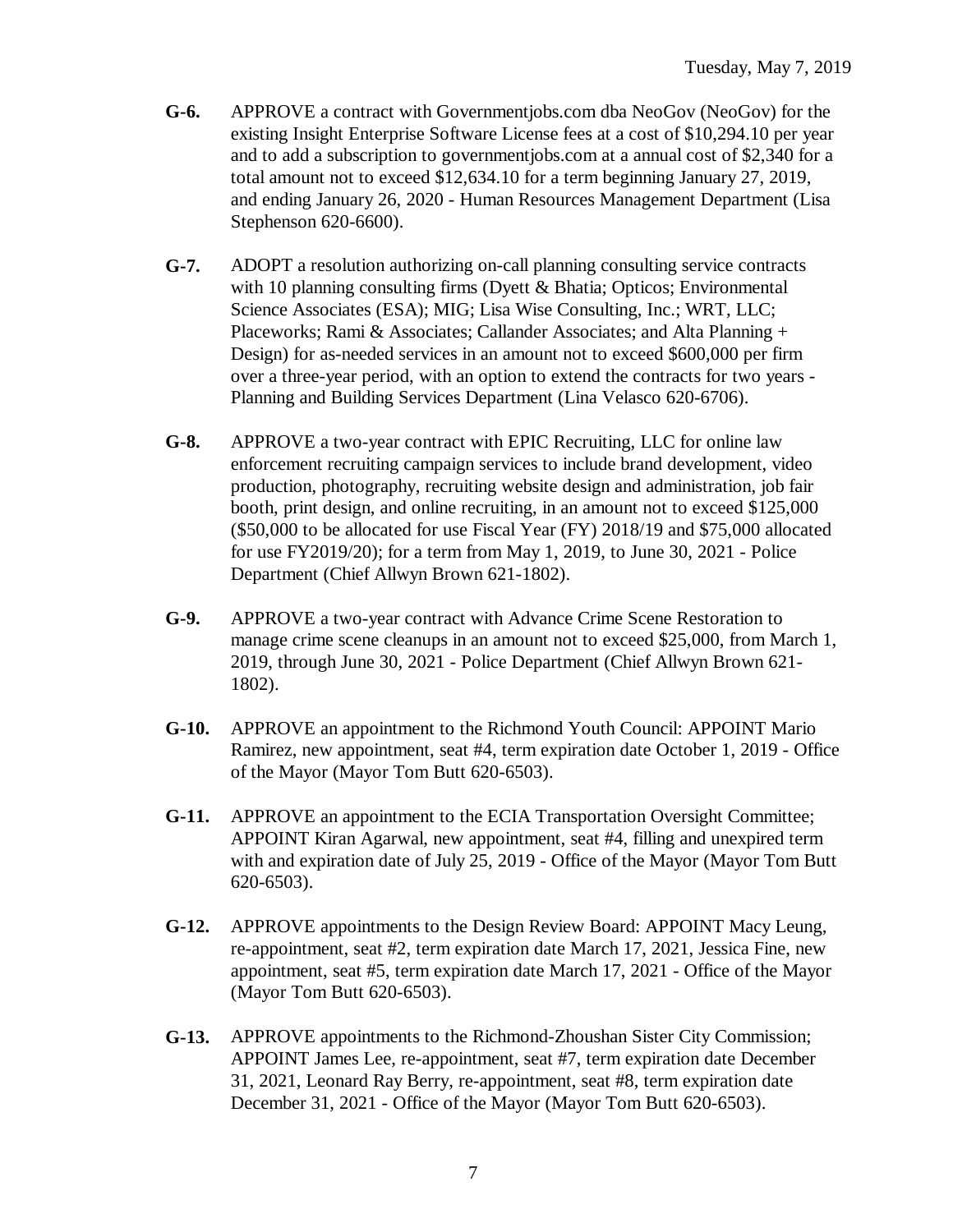- **G-14.** APPROVE an appointment to the Workforce Development Board; APPOINT Della Randolph, new appointment, seat #29, governmental, economic development, and community representative, term expiration date March 1, 2023 - Office of the Mayor (Mayor Tom Butt 620-6503).
- **G-15.** APPROVE updates to the appointments for the Mayor and Councilmembers to Regional Committees, Ad-Hoc Committees and Liaison Positions for the year of 2019 - Office of the Mayor (Mayor Tom Butt 620-6503).
- **G-16.** PROCLAMATION declaring May 2019 as Bike Month in the City of Richmond Office of the Mayor (Mayor Tom Butt 620-6503).
- **G-17.** ADOPT a resolution approving the transfer of \$60,000 from the Landscape Maintenance District reserve fund into the operating budget and AUTHORIZING the city manager to negotiate and execute all required documents and contracts to perform deferred maintenance and capital improvement projects at the Hilltop Lake, in amounts not to exceed \$60,000 - Engineering and Capital Improvement Projects Department (Yader A. Bermudez 774-6300).
- **G-18.** APPROVE a contract with East Bay Center for the Performing Arts to support ongoing arts programs and collaborations with the City in an amount not to exceed \$55,000. Contract dates are February 27, 2019, to February 27, 2020 - Library and Cultural Services (Katy Curl 620-6554/Michele Seville 620-6952).
- **G-19.** APPROVE a contract with NIAD Art Center (NIAD) to support ongoing arts programs and collaborations with the City in an amount not to exceed \$55,000. Contract dates are February 27, 2019, to February 27, 2020 - Library and Cultural Services Department (Katy Curl 620-6554/Michele Seville 620-6952).
- **G-20.** APPROVE the second of two one-year extensions to the contract with Bosco Oil Company dba Valley Oil Company to deliver bulk fuel, extending the term to June 30, 2020, and increasing the payment limit by \$900,000 for a total of \$4,700,000 - Department of Infrastructure and Maintenance Operations (Tim Higares 620-6508).
- **G-21.** ADOPT a resolution approving the Engineer's Report for Fiscal Year 2019-2020 for the Hilltop Landscape Maintenance District ("HLMD"), declaring the Council's intention to increase the annual assessment in the HLMD, and announcing a public hearing about the proposed increased assessment on June 4, 2019, at 6:30 p.m. in the City Council Chambers at 440 Civic Center Plaza in the City of Richmond - Department of Infrastructure Maintenance and Operations (Tim Higares 620-6508).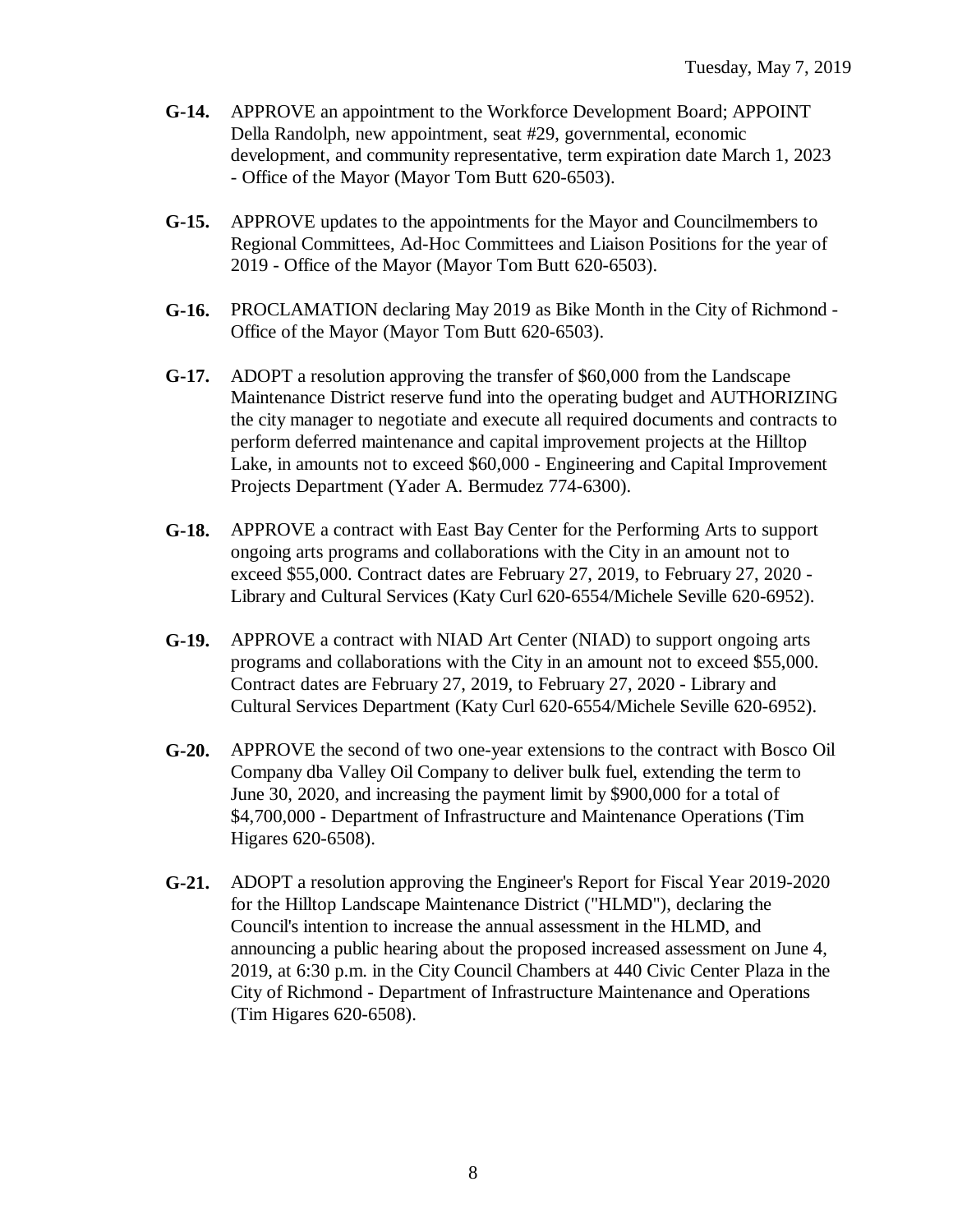- **G-22.** ADOPT a resolution approving the Engineer's Report for Fiscal Year 2019-2020 for the Marina Bay Landscaping and Lighting Maintenance District, declaring the Council's intention to increase the annual assessment in the Marina Bay Landscaping and Lighting Maintenance District, and announcing a public hearing about the proposed increased assessment on June 4, 2019, at 6:30 p.m. in City Council Chambers at 440 Civic Center Plaza in the City of Richmond - Department of Infrastructure Maintenance and Operations (Tim Higares 620- 6508).
- **G-23.** APPROVE the minutes of the April 16, 2019, regular Richmond City Council meeting - City Clerk's Office (Pamela Christian 620-6513).

### **H. BUDGET SESSION**

**H-1.** ACKNOWLEDGE receipt of the first drafts of the Fiscal Year (FY) 19-20 Annual Operating Budget and FY19-24 CIP Budget, and APPROVE the process and schedule for their review and adoption - Finance Department (Belinda Warner 620-6740/Markisha Guillory 620-5434).

### **I. PUBLIC HEARINGS**

- **I-1.** CONSIDER an appeal, filed by Eric Whann, of the Planning Commission's conditional approval of PLN18-053 and AFFIRM the Planning Commission's conditional approval of a Conditional Use Permit and Design Review Permit for a mini-storage facility with artist work studios at 205 Cutting Boulevard, with the addition of certain conditions - Planning and Building Services Department (Lina Velasco 620-6706). **This item was continued form the April 16, 2019, meeting.**
- **I-2.** DENY the appeal and ADOPT a resolution denying PLN18-123, a Conditional Use Permit and Design Review Permit to install a T-Mobile small cell site on a pole within the public right of way adjacent to 2100 Grant Avenue - Planning and Building Services Department (Lina Velasco 620-6706).

#### **J. COUNCIL AS A WHOLE**

- **J-1.** CONSIDER reestablishing the West Contra Costa Unified School District/City Coordination Committee and provide direction to staff - Councilmembers Eduardo Martinez (620-6593) and Nathaniel Bates (620-6743).
- **J-2.** DIRECT staff to amend Ordinance 5-16 (The Richmond Municipal Code entitled Citizens Police Review Commission) to establish a quorum relative to the number of commissioners appointed, and to bring the drafted ordinance to the City Council for a first reading - Councilmember Eduardo Martinez (620-6593).

#### **K. REPORTS OF OFFICERS: REFERRALS TO STAFF, AND GENERAL REPORTS (INCLUDING AB 1234 REPORTS)**